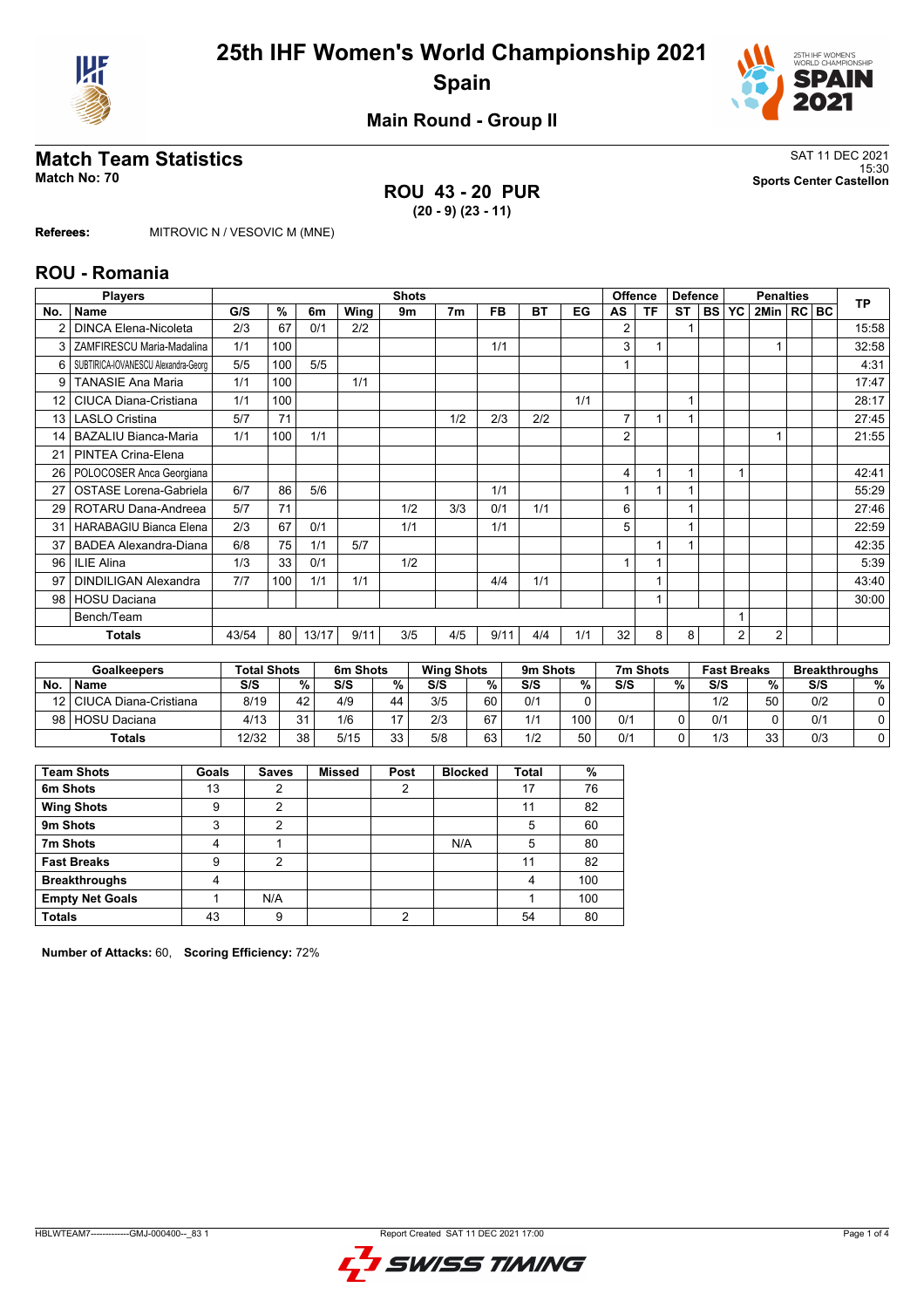

# **25th IHF Women's World Championship 2021 Spain**



**Main Round - Group II**

# **Match Team Statistics** SAT 11 DEC 2021

**ROU 43 - 20 PUR (20 - 9) (23 - 11)**

15:30 **Match No: 70 Sports Center Castellon**

**Referees:** MITROVIC N / VESOVIC M (MNE)

#### **ROU - Romania**

#### **Shots Distribution Players** Goals / Shots 2 DINCA E 12 CIUCA D 13 LASLO C 14 BAZALIU B 3 ZAMFIRESCU M 6 SUBTIRICA-IOVANESC 9 TANASIE A  $\frac{7}{1}$ T F E п  $|2/2$  $1/1$ 1 1/1 **1 1** 1/1 ∰<br>∷ n e  $1/1$  $\blacksquare$  0/1 | 2/2 1/1 1/1 **u** 1/1 u d  $\vert$  2/2  $1/2$  1/1 原则 1-Post

| 21 PINTEA C | 26 POLOCOSER A | 27 OSTASE L        | 29 ROTARU D                | 31 HARABAGIU B             | 37 BADEA A         |                 | 96 ILIE A |     |
|-------------|----------------|--------------------|----------------------------|----------------------------|--------------------|-----------------|-----------|-----|
|             |                | 414                | 1/1                        |                            |                    | $\Omega$<br>212 | 1/1       | 0/1 |
|             |                | $\blacksquare$ 2/2 | $1/1$ $\blacksquare$ $1/2$ | $1/2$ $\blacksquare$ $1/2$ | 1/1<br>. .         | 0/1             |           |     |
|             |                | $\sqrt{1/1}$       | $\blacksquare$ 2/2         | ∎∎ 1/1                     | $\blacksquare$ 2/3 |                 |           | 0/1 |
|             |                | 1-Post             |                            |                            |                    |                 |           |     |

| 97 DINDILIGAN A |  | 98 HOSU D |  |  |  |  |  |  |  |
|-----------------|--|-----------|--|--|--|--|--|--|--|
|                 |  |           |  |  |  |  |  |  |  |
|                 |  |           |  |  |  |  |  |  |  |
| 3/3             |  |           |  |  |  |  |  |  |  |

**Team**

2-Post



# Saves / Shots

| 1/4 | 2/2 | 0/5 |
|-----|-----|-----|
| 5/6 | 1/1 | 2/4 |
| 0/3 | 0/3 | 1/4 |

| 12 CIUCA D       |                             |                  |
|------------------|-----------------------------|------------------|
| $1/\overline{4}$ | $\overline{2}/\overline{2}$ | $\overline{0/3}$ |
| 3/4              |                             | 1/2              |
|                  |                             | 1/4              |
| 98 HOSU D        |                             |                  |
|                  |                             | $\overline{0/2}$ |
| 2/2              | 1/1                         | 1/2              |
| 0/3              | 0/3                         |                  |

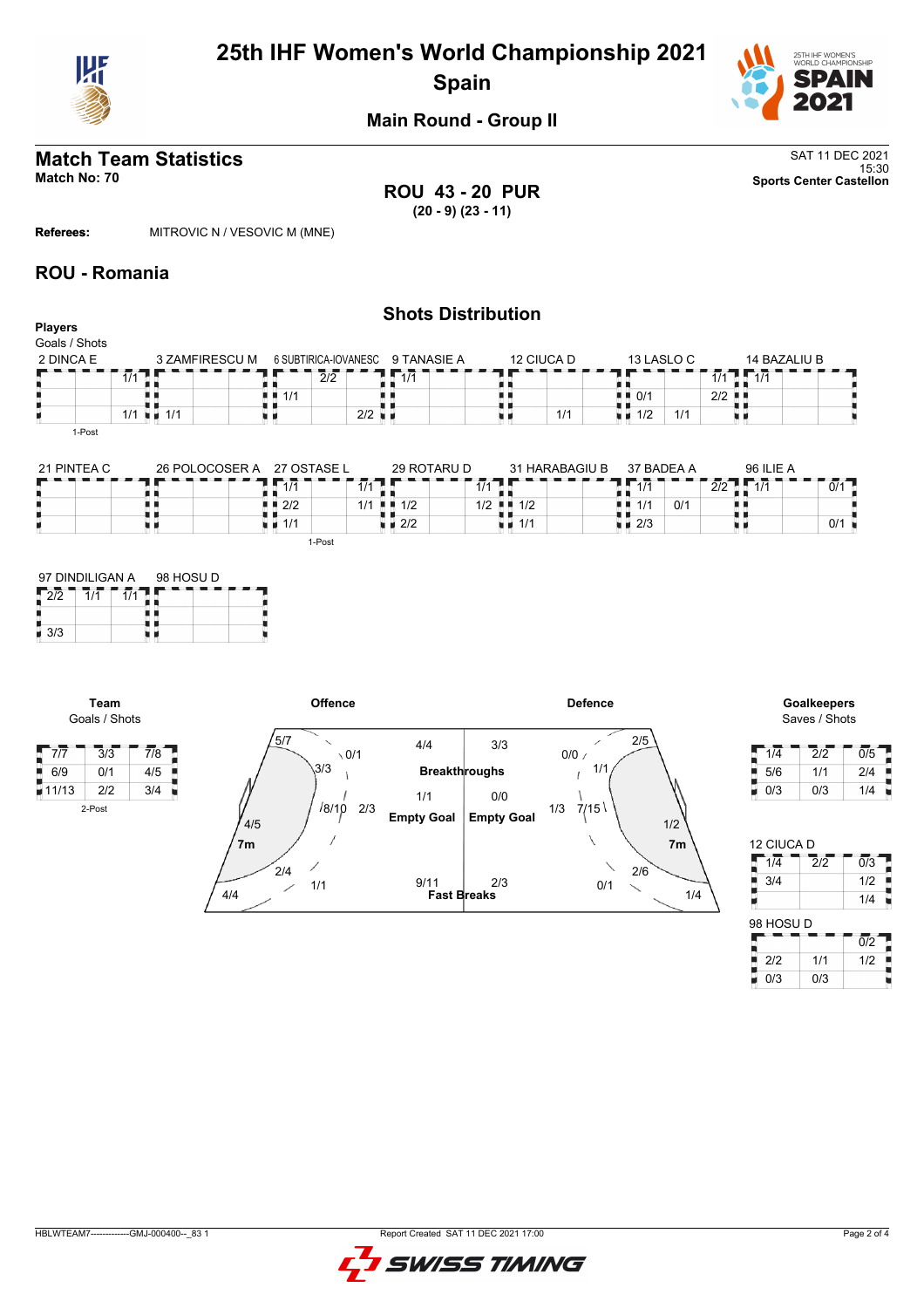



**Main Round - Group II**

### **Match Team Statistics** SAT 11 DEC 2021

**ROU 43 - 20 PUR (20 - 9) (23 - 11)**

15:30 **Match No: 70 Sports Center Castellon**

**Referees:** MITROVIC N / VESOVIC M (MNE)

#### **PUR - Puerto Rico**

|     | <b>Players</b>           |       | <b>Offence</b><br><b>Shots</b> |       |          |     |                   |     |           |    | <b>Defence</b><br><b>Penalties</b> |                |           | <b>TP</b> |                    |                |  |                      |
|-----|--------------------------|-------|--------------------------------|-------|----------|-----|-------------------|-----|-----------|----|------------------------------------|----------------|-----------|-----------|--------------------|----------------|--|----------------------|
| No. | <b>Name</b>              | G/S   | %                              | 6m    | Wing     | 9m  | 7 <sub>m</sub>    | FB  | <b>BT</b> | EG | AS                                 | <b>TF</b>      | <b>ST</b> | <b>BS</b> | <b>YC</b>          | 2Min   RC   BC |  |                      |
|     | <b>ESCOBAR Kitsa</b>     |       |                                |       |          |     |                   |     |           |    |                                    |                |           |           |                    |                |  | 16:19                |
| 2   | <b>CABRERA Adriana</b>   | 3/3   | 100                            | 3/3   |          |     |                   |     |           |    |                                    | $\mathbf{1}$   |           |           |                    | 1              |  | 32:59                |
| 5   | <b>CEBALLOS Nathalys</b> | 4/8   | 50                             | 1/4   |          |     | 1/2               |     | 2/2       |    | 3                                  | 5              |           |           |                    |                |  | 52:43                |
| 6   | <b>HIRALDO Sheila</b>    | 0/4   | 0                              | 0/4   |          |     |                   |     |           |    | 4                                  | 5              |           |           |                    |                |  | 46:30                |
| 8   | <b>VERGARA Joane</b>     | 2/3   | 67                             |       | 1/2      |     |                   | 1/1 |           |    |                                    |                |           |           |                    |                |  | 34:18                |
| 11  | <b>BENITEZ Alanis</b>    |       |                                |       |          |     |                   |     |           |    |                                    |                |           |           |                    |                |  |                      |
| 12  | CARRASQUILLO Roxanalis   |       |                                |       |          |     |                   |     |           |    |                                    |                |           |           |                    |                |  | 16:39                |
| 13  | <b>ORTIZ Cyolimar</b>    |       |                                |       |          |     |                   |     |           |    |                                    |                |           |           |                    | $\mathbf{1}$   |  | 9:05                 |
| 15  | MALDONADO Jailene        | 3/8   | 38                             | 1/4   |          | 1/3 |                   |     | 1/1       |    |                                    | $\overline{2}$ |           |           |                    |                |  | 36:57                |
| 16  | SOTO Zugeily             |       |                                |       |          |     |                   |     |           |    |                                    |                |           |           |                    |                |  | 27:02                |
| 17  | <b>GRACIANI Ericka</b>   | 0/2   | 0                              | 0/1   | 0/1      |     |                   |     |           |    |                                    |                |           |           |                    |                |  | 17:30                |
| 18  | <b>GARCIA Ciris</b>      |       |                                |       |          |     |                   |     |           |    |                                    |                |           |           |                    |                |  |                      |
|     | <b>ESCOBAR Nastasha</b>  |       |                                |       |          |     |                   |     |           |    |                                    |                |           |           |                    |                |  | 7:20                 |
| 22  | <b>FUENTES Zuleika</b>   | 4/9   | 44                             | 1/1   | 2/5      | 0/1 |                   | 1/2 |           |    | $\overline{2}$                     | 5              |           |           |                    |                |  | 44:24                |
| 23  | RODRIGUEZ Lizabeth       | 3/4   | 75                             | 3/4   |          |     |                   |     |           |    |                                    | 2              |           |           |                    |                |  | 45:07                |
| 24  | <b>ORTIZ Robeliz</b>     | 1/2   | 50                             | 1/1   | 0/1      |     |                   |     |           |    |                                    |                |           |           |                    |                |  | 33:07                |
|     | Bench/Team               |       |                                |       |          |     |                   |     |           |    |                                    |                |           |           |                    |                |  |                      |
|     | <b>Totals</b>            | 20/43 | 47                             | 10/22 | 3/9      | 1/4 | 1/2               | 2/3 | 3/3       |    | 12                                 | 20             | 1         |           |                    | 3              |  |                      |
|     |                          |       |                                |       |          |     |                   |     |           |    |                                    |                |           |           |                    |                |  |                      |
|     | <b>Goalkeepers</b>       |       | <b>Total Shots</b>             |       | 6m Shots |     | <b>Wing Shots</b> |     | 9m Shots  |    |                                    | 7m Shots       |           |           | <b>Fast Breaks</b> |                |  | <b>Breakthroughs</b> |

|     | GUAIREEDEIS            | ι υιαι σποισ |    | oni ənus |       | <b>THE PHILE</b> |    | ยแ อแบเร |     | 7111 ƏHVIS |    | rası pieans |    | <b>DIGANITIOUS</b> |                |
|-----|------------------------|--------------|----|----------|-------|------------------|----|----------|-----|------------|----|-------------|----|--------------------|----------------|
| No. | <b>Name</b>            | S/S          | %  | S/S      | $%$ 1 | S/S              | %  | S/S      | %   | S/S        | %  | S/S         | %  | S/S                | %              |
|     | <b>ESCOBAR Kitsa</b>   | 2/13         | 15 | 0/4      |       | 1/2              | 50 | 1/1      | 100 | 0/1        |    | 0/3         |    | 0/2                | $\overline{0}$ |
| 12  | CARRASQUILLO Roxanalis | 3/18         | 17 | 0/2      |       | 1/5              | 20 | 0/1      |     | 1/3        | 33 | 1/5         | 20 | 0/2                | $\overline{0}$ |
|     | 16 SOTO Zugeily        | 4/21         | 19 | 2/9      | 22    | 0/4              | n. | 1/3      | 33  | 0/1        | 0  | 1/3         | 33 |                    |                |
|     | EG                     |              |    |          |       |                  |    |          |     |            |    |             |    |                    |                |
|     | Totals                 | 9/52         | 17 | 2/15     | 13    | 2/11             | 18 | 2/5      | 40  | 1/5        | 20 | 2/11        | 18 | 0/4                | 01             |

| <b>Team Shots</b>      | Goals | <b>Saves</b> | <b>Missed</b> | Post | <b>Blocked</b> | <b>Total</b> | %   |
|------------------------|-------|--------------|---------------|------|----------------|--------------|-----|
| 6m Shots               | 10    | 5            | 5             | 2    |                | 22           | 45  |
| <b>Wing Shots</b>      | 3     | 5            |               |      |                | 9            | 33  |
| 9m Shots               |       |              | 2             |      |                | 4            | 25  |
| 7m Shots               |       |              |               |      | N/A            | っ            | 50  |
| <b>Fast Breaks</b>     | 2     |              |               |      |                | 3            | 67  |
| <b>Breakthroughs</b>   | 3     |              |               |      |                | 3            | 100 |
| <b>Empty Net Goals</b> |       | N/A          |               |      |                |              |     |
| <b>Totals</b>          | 20    | 12           |               | 4    |                | 43           | 47  |

**Number of Attacks:** 59, **Scoring Efficiency:** 34%